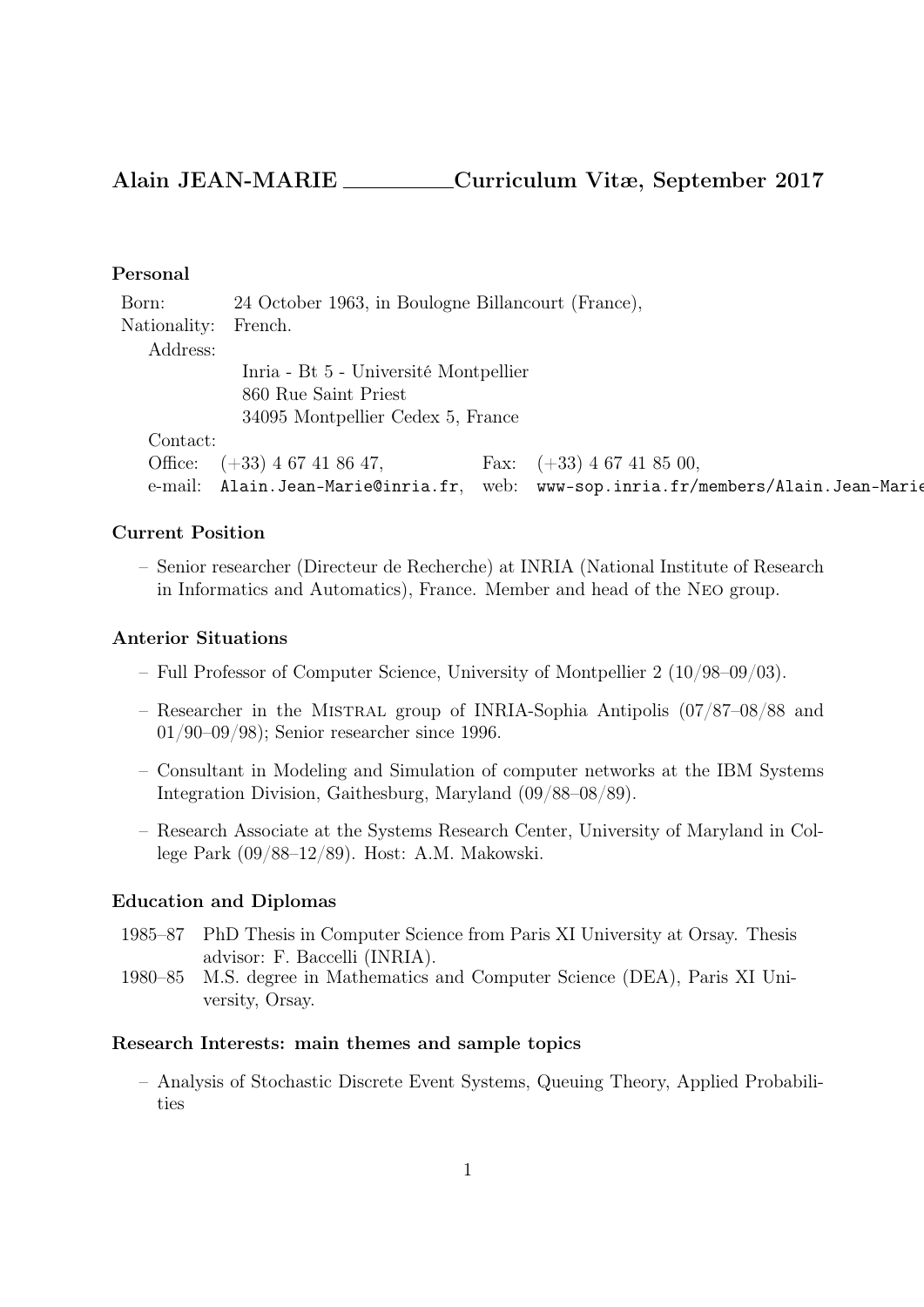- Dynamical systems and optimization: Optimal Control and Game Theory
- Network Engineering, protocol design, measurements, simulation
- Applications to:
	- Performance and Optimization of Networks and Computer Systems (active queue management methods for the Internet, service differentiation, contents distribution networks, forward error correction codes, parallel and distributed systems...)
	- Design and optimization of network applications, contents delivery networks, distributed storage, power-line communication networks
	- Real-Time Scheduling, worst-case analysis of scheduling schemes, Network calculus, optimal online scheduling
	- Probabilistic Analysis of Algorithms and Data Structures in Computer Science and BioInformatics (e.g. election algorithms, packing algorithms, phyogenetic trees, probabilistic counting algorithms)
	- Economics (equilibria with conjectures, dynamic games, learning processes)
	- Economic Modeling, Natural Resource Management

# Principal Recent Editorial and Administrative Activities

- Former editor, RAIRO Operations Research. Former editor, Performance Evaluation.
- Co-General Chair: SIGMETRICS/PERFORMANCE 2016. Program Committee: SIGMETRICS 2009, 2010, 2012 & 2013, INFOCOM 2007, ISCIS 2006, 2010–2013, 2015–2016, AINTEC 2006, EPEW 2006 & 2016, QEST 2006, 2008 & 2010, MAMA 2006–2017, VALUETOOLS 2012 (co-PC chair), ASIAN 2002 (PC chair)
- Co-head, Department of Informatics of the LIRMM Laboratory (80 staff, 80 PhD students, 2005-2007)
- Head of Inria's MAESTRO team (2014–2016) and head of Inria's NEO team (2017–).
- Member of recruiting committees: University of Avignon (2009), École Normale Supérieure (2010), Telecom ParisTech (2011, 2012), Inria junior researcher (CR2, Sophia Antipolis research center, president of the committee, 2013), University Paris-Est Créteil (2015).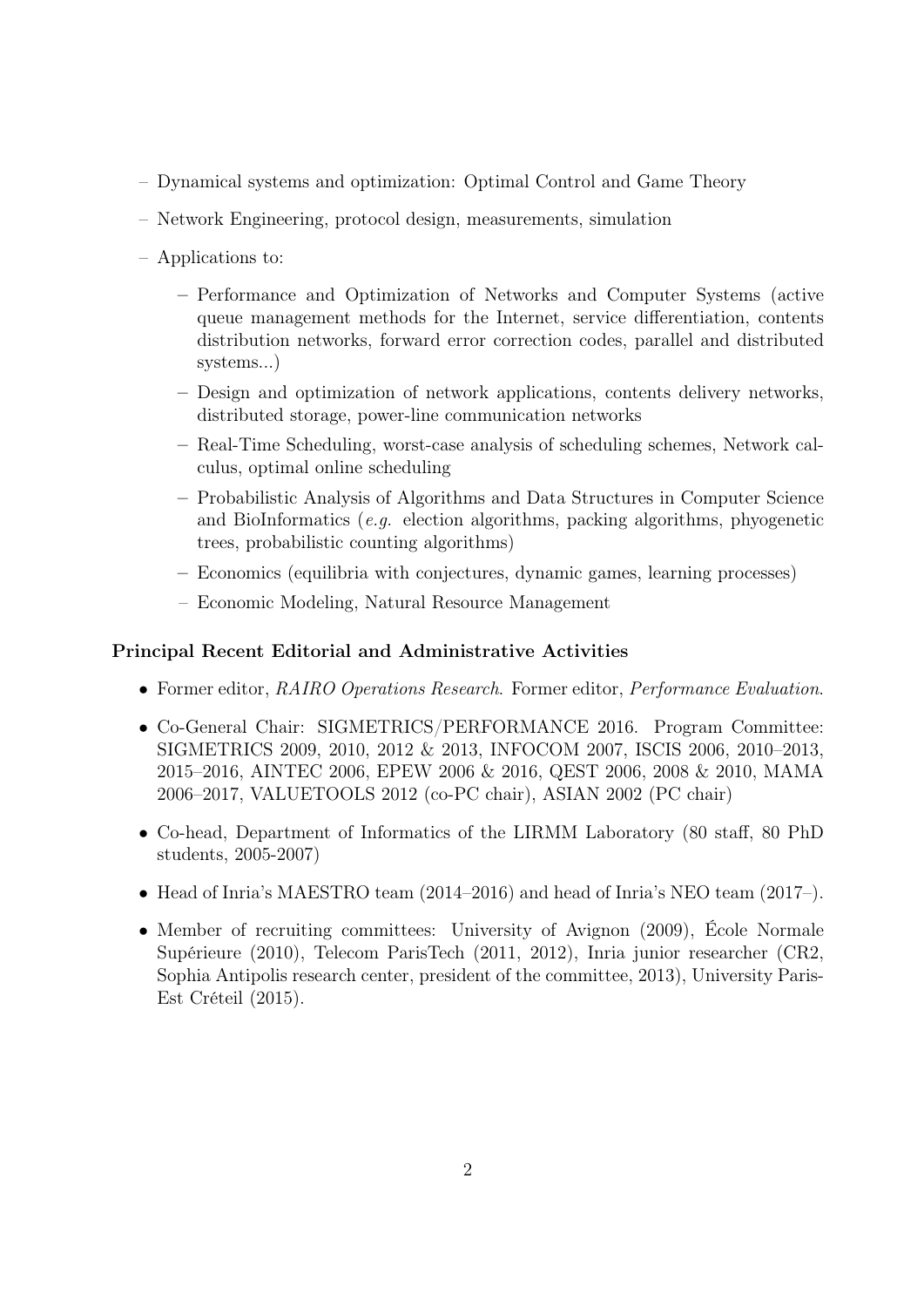# Alain JEAN-MARIE Publications, September 2017

#### Books and chapter of books

C. Figuières, A. Jean-Marie, N. Querou and M. Tidball, Theory of Conjectural Variations, World Scientific Publishing, 2004.

N. Galtier, O. Gascuel and A. Jean-Marie, "Introduction to Markov Models in Molecular Evolution", in: Statistical Methods in Molecular Evolution, R. Nielsen (Ed.), Chapter 1, pp. 3–24, Springer Verlag, 2005.

A. Jean-Marie and M. Tidball, "Consistent conjectures, equilibria and dynamic games", in: Dynamic Games: Theory and Applications, Mathematics of Decision Making, A. Haurie and G. Zaccour, Chapter 5, pp. 93–109, Springer Verlag, 2005.

#### Journals (since 2012)

Y. Refahi, G. Brunoud, É. Farcot, A. Jean-Marie, M. Pulkkinen, T. Vernoux and C. Godin, "A stochastic multicellular model identifies biological watermarks from disorders in self-organized patterns of phyllotaxis", eLife, online July 2016. [DOI:10.7554/eLife.14093](http://dx.doi.org/10.7554/eLife.14093)

I. Tinnirello, G. Neglia, L. Giarré, G. Di Bella, A. Jean-Marie and M. Ippolito, "Large Scale Control of Deferrable Domestic Loads in Smart Grids", IEEE Transactions on Smart Grid, May 2016. [DOI:10.1109/TSG.2016.2563039](http://dx.doi.org/10.1109/TSG.2016.2563039)

J.-C. Bermond, A. Jean-Marie, D. Mazauric and J. Yu, "Well balanced designs for data placement", Journal of Combinatorial Designs, pp. 55-76, February 2016. [DOI:10.1002/jcd.21506](http://dx.doi.org/10.1002/jcd.21506)

F. Fomin, F. Giroire, A. Jean-Marie, D. Mazauric and N. Nisse, "To satisfy impatient web surfers is hard", Theoretical Computer Science, online January 2014. [DOI:10.1016/j.tcs.2014.01.009](http://dx.doi.org/10.1016/j.tcs.2014.01.009)

F. Prieur, A. Jean-Marie and M. Tidball, "Growth and Irreversible Pollution: Are Emission Permits a Means of Avoiding Environmental and Poverty Traps?", Macroeconomic Dynamics, Volume 17 (2), pp. 261-293, March 2013. [DOI:10.1017/S1365100511000113](http://dx.doi.org/10.1017/S1365100511000113)

K. Erdlenbruch, A. Jean-Marie, M. Moreaux and M. Tidball, "Optimality of Impulse Harvesting Policies", Economic Theory, Volume 52 (2), pp. 429-459, March 2013. [DOI:10.1007/s00199-011-0650-6](http://dx.doi.org/10.1007/s00199-011-0650-6)